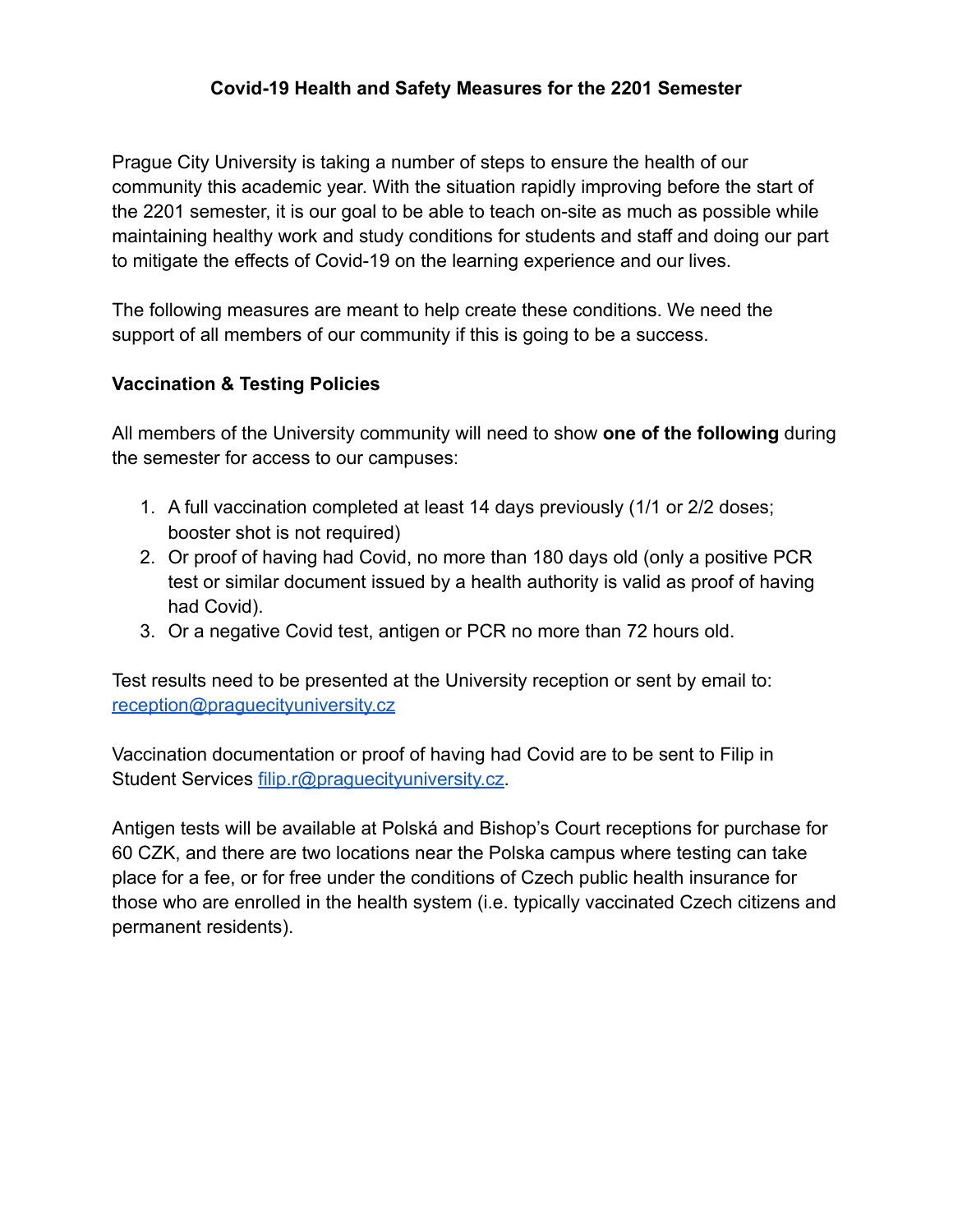## **Isolation Policy**

1) If a student or staff member tests positive for Covid-19 (antigen test):

1. He or she must be isolated for at least 7 days as in paragraph 2).

2. Or, he or she needs to take a PCR test to confirm the results. If positive, he or she must isolate. If negative, no isolation is required.

2) If a student or staff member tests positive for Covid-19 (PCR test):

1. He or she must be isolated for at least 7 days;

2. Arrange for permission and access to classes remotely, assuming you are not too ill to study or teach. Arrange for a permitted absence for illness in the event you cannot study remotely.

## Ending Isolation:

1. If showing no symptoms, the isolation ends after 7 days without a test;

2. If showing Covid symptoms, the isolation ends after 2 days when not showing any more symptoms without a test (but this cannot be shorter than 7 days);

## **Quarantine**

Quarantine is no longer required after a risky contact with a person who tested positive.

# **Respirators (FFP2 or N95 masks)**

FFP2 or N95 respirators are required in the hallways and common areas in the University. Please remember to wear your respirator as you move through the University, visit offices, and so on. Masks are not required at this time in the classrooms during teaching (when seated), although we recommend their use where appropriate.

### **Ventilation and Sanitation**

Air purifiers with HEPA and carbon filters, as well as UV disinfection, are now located in every classroom. These will help remove viruses, dust, pollens, and molds from the air. They have multiple sound/performance settings and can be adjusted as needed.

Almost all rooms in our buildings have lots of windows which contribute to healthy air circulation. These windows should be opened between classes and — weather, wind and noise permitting — during classes. Please ensure windows are open at the end of your class, rain and wind permitting, and the incoming class can close them as needed.

Disinfectants and hand sanitizers are available to be used in each classroom, and staff and students should make sure their table or station is cleaned before using it.